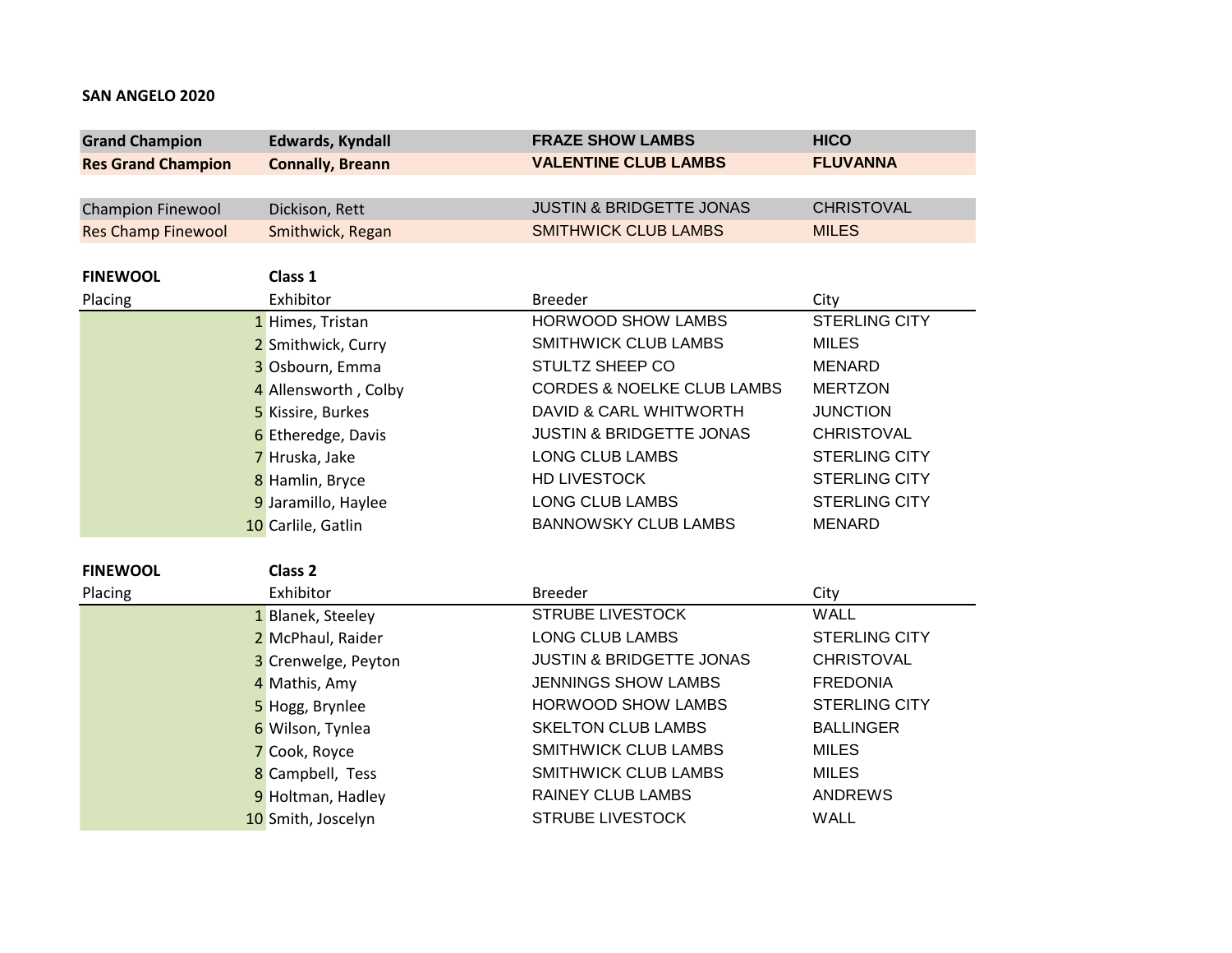| Class 3<br><b>FINEWOOL</b>                   |                                     |                      |
|----------------------------------------------|-------------------------------------|----------------------|
| Exhibitor<br>Placing                         | <b>Breeder</b>                      | City                 |
| 1 Thomas, Cade                               | <b>THOMAS LIVESTOCK</b>             | <b>SAN ANGELO</b>    |
| 2 Stultz, Slone                              | <b>JENNINGS SHOW LAMBS</b>          | <b>FREDONIA</b>      |
| 3 Dickison, Rett                             | <b>JUSTIN &amp; BRIDGETTE JONAS</b> | <b>CHRISTOVAL</b>    |
| 4 Prosise-Rea, Ella                          | <b>STRUBE LIVESTOCK</b>             | <b>WALL</b>          |
| 5 Ince, Makenzie                             | <b>JUSTIN &amp; BRIDGETTE JONAS</b> | <b>CHRISTOVAL</b>    |
| 6 Neal, Calvin                               | <b>JUSTIN &amp; BRIDGETTE JONAS</b> | <b>CHRISTOVAL</b>    |
| 7 Barrett, Rylee                             | PAT JACKSON                         | <b>CHRISTOVAL</b>    |
| 8 McPhaul, Raider                            | LONG CLUB LAMBS                     | <b>STERLING CITY</b> |
| 9 Hoffmann, Trey                             | <b>SMITHWICK CLUB LAMBS</b>         | <b>MILES</b>         |
| 10 Morris, Carter                            | PAT JACKSON                         | <b>CHRISTOVAL</b>    |
| Class 4<br><b>FINEWOOL</b>                   |                                     |                      |
| Exhibitor<br>Placing                         | <b>Breeder</b>                      | City                 |
| 1 Dickison, Rett                             | <b>JUSTIN &amp; BRIDGETTE JONAS</b> | <b>CHRISTOVAL</b>    |
| 2 Smithwick, Regan                           | <b>SMITHWICK CLUB LAMBS</b>         | <b>MILES</b>         |
| 3 Hoover, Brantly                            | <b>RAINEY CLUB LAMBS</b>            | <b>ANDREWS</b>       |
| 4 Phillips, Gentri                           | <b>LONG CLUB LAMBS</b>              | <b>STERLING CITY</b> |
| 5 Brooks, Avery                              | STULTZ SHEEP CO                     | <b>MENARD</b>        |
| 6 Grotegut, Johan                            | <b>STRUBE LIVESTOCK</b>             | <b>WALL</b>          |
| 7 Meyer, Caleb                               | <b>HYDE CLUB LAMBS</b>              | <b>ROCKSPRINGS</b>   |
| 8 peters, emily                              | PAT JACKSON                         | <b>CHRISTOVAL</b>    |
| 9 Phillips, Gentri                           | <b>JENNINGS SHOW LAMBS</b>          | <b>FREDONIA</b>      |
| 10 Sanchez, Bailee                           | <b>RAINEY CLUB LAMBS</b>            | <b>ANDREWS</b>       |
|                                              |                                     |                      |
| Ch Finewool Cross<br>Stultz, Slone           | STULTZ SHEEP COMPANY                | <b>MENARD</b>        |
| <b>Res Ch Finewool Cross</b><br>Hogg, Becton | <b>JUSTIN &amp; BRIDGETTE JONAS</b> | <b>CHRISTOVAL</b>    |
| Class 1<br><b>FINEWOOL CROSS</b>             |                                     |                      |
| Exhibitor<br>Placing                         | <b>Breeder</b>                      | City                 |
| 1 Hogg, Becton                               | <b>JUSTIN &amp; BRIDGETTE JONAS</b> | <b>CHRISTOVAL</b>    |
| 2 Edwards, Kyndal                            |                                     |                      |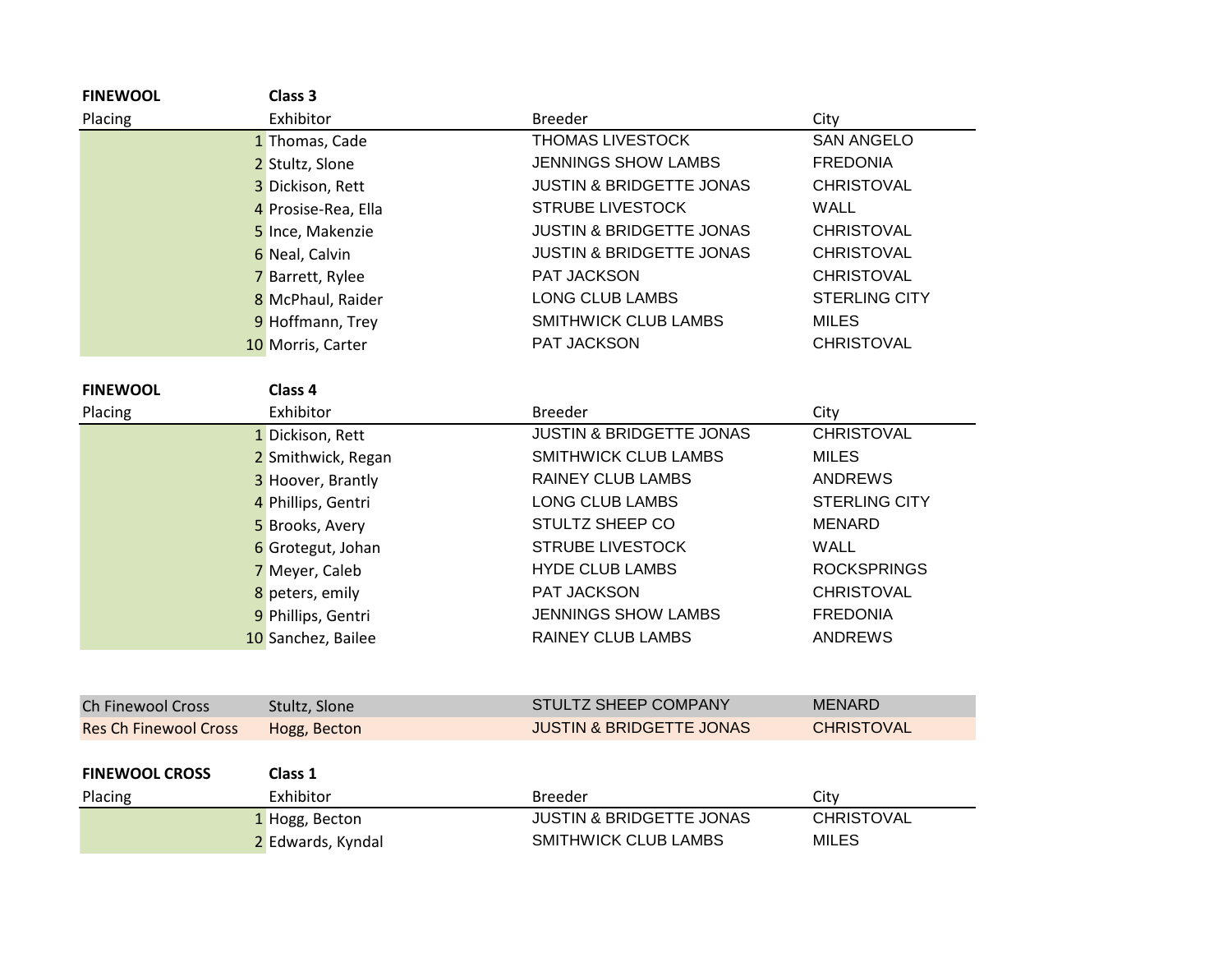|                       | 3 Stultz, Slone    | STULTZ SHEEP CO             | <b>MENARD</b>        |
|-----------------------|--------------------|-----------------------------|----------------------|
|                       | 4 Smithwick, Regan | <b>SMITHWICK CLUB LAMBS</b> | <b>MILES</b>         |
|                       | 5 Hughes, Sealie   | SMITHWICK CLUB LAMBS        | <b>MILES</b>         |
|                       | 6 dunham, Rodalyn  | <b>SANDERS SHOW LAMBS</b>   | <b>HARPER</b>        |
|                       | 7 Weiss, Beidler   | <b>SMITHWICK CLUB LAMBS</b> | <b>MILES</b>         |
|                       | 8 Isom, Preston    | <b>BRISTER CLUB LAMBS</b>   | <b>ANSON</b>         |
|                       | 9 Hamlin, Bryce    | MAD DOG SHEEP COMPANY       | <b>BIG LAKE</b>      |
|                       | 10 Skelton, Stihl  | <b>SKELTON CLUB LAMBS</b>   | <b>BALLINGER</b>     |
|                       |                    |                             |                      |
| <b>FINEWOOL CROSS</b> | Class <sub>2</sub> |                             |                      |
| Placing               | Exhibitor          | <b>Breeder</b>              | City                 |
|                       | 1 Hogg, Brynlee    | SMITHWICK CLUB LAMBS        | <b>MILES</b>         |
|                       | 2 Newsom, Cydney   | <b>SANDERS SHOW LAMBS</b>   | <b>HARPER</b>        |
|                       | 3 Fisher, Brooke   | <b>LONG CLUB LAMBS</b>      | <b>STERLING CITY</b> |
|                       | 4 Martinez, Case   | <b>STRUBE LIVESTOCK</b>     | <b>WALL</b>          |
|                       | 5 Butts, Garrett   | <b>SMITHWICK CLUB LAMBS</b> | <b>MILES</b>         |
|                       | 6 Campbell, Swayde | <b>TWO BROKE EWES</b>       | <b>ANSON</b>         |
|                       | 7 Mathis, Makenna  | MAKENNA MATHIS CLUB LAMBS   | <b>JACKSBORO</b>     |
|                       | 8 McPhaul, Raider  | <b>LONG CLUB LAMBS</b>      | <b>STERLING CITY</b> |
|                       | 9 Peterson, Kytlin | <b>ASHLEY CLUB LAMBS</b>    | <b>MEDINA</b>        |
|                       | 10 Hruska, Jake    | <b>RYAN BEAN</b>            | <b>OZONA</b>         |
|                       |                    |                             |                      |
| <b>FINEWOOL CROSS</b> | Class 3            |                             |                      |
| Placing               | Exhibitor          | <b>Breeder</b>              | City                 |
|                       | 1 Stultz, Slone    | STULTZ SHEEP CO             | <b>MENARD</b>        |
|                       | 2 Flanagan, Ben    | SMITHWICK CLUB LAMBS        | <b>MILES</b>         |
|                       | 3 McCulloch, Hanna | <b>CHANDLER CLUB LAMBS</b>  | <b>OZONA</b>         |
|                       | 4 Hogg, Becton     | NEWSOM LIVESTOCK, LLC       | <b>OLTON</b>         |
|                       | 5 Weiss, Beidler   | SMITHWICK CLUB LAMBS        | <b>MILES</b>         |
|                       | 6 WALKER, KAYLEE   | <b>SMITHWICK CLUB LAMBS</b> | <b>MILES</b>         |
|                       | 7 Skelton, Storm   | <b>SKELTON CLUB LAMBS</b>   | <b>BALLINGER</b>     |
|                       | 8 Bradshaw, Sophie | <b>LONG CLUB LAMBS</b>      | STERLING CITY        |
|                       | 9 Morris, Macy     | STULTZ SHEEP CO             | <b>MENARD</b>        |
|                       | 10 Leamon, Aidan   | <b>SMITHWICK CLUB LAMBS</b> | <b>MILES</b>         |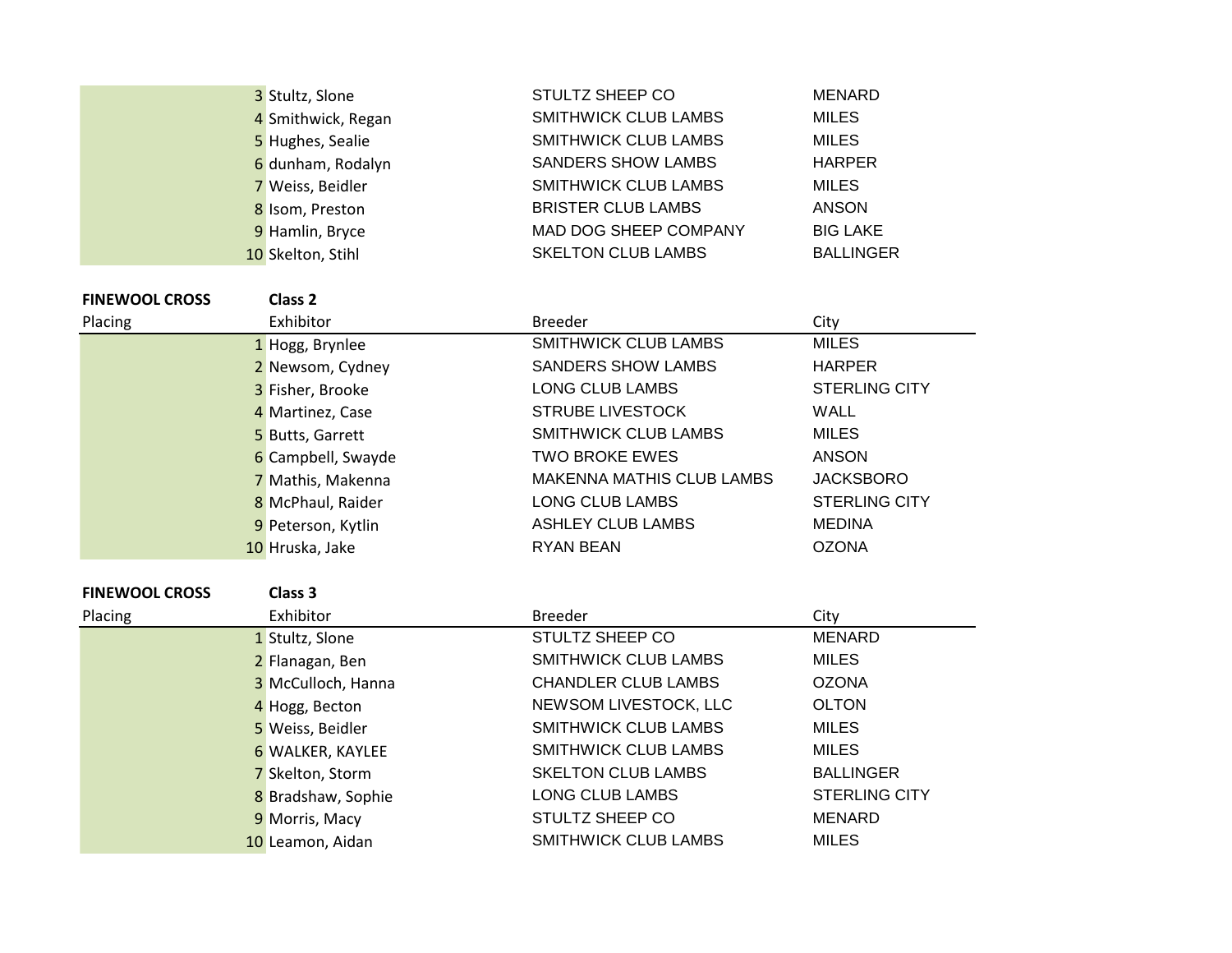| <b>FINEWOOL CROSS</b>      | Class 4               |                             |                       |
|----------------------------|-----------------------|-----------------------------|-----------------------|
| Placing                    | Exhibitor             | <b>Breeder</b>              | City                  |
|                            | 1 Crenwelge, Peyton   | THREE K RANCH               | <b>FREDERICKSBURG</b> |
|                            | 2 Dabovich, Dawson    | <b>CHANDLER CLUB LAMBS</b>  | <b>OZONA</b>          |
|                            | 3 Meyer, Cole         | <b>SANDERS SHOW LAMBS</b>   | <b>HARPER</b>         |
|                            | 4 Bannowsky, Cado     | <b>SMITHWICK CLUB LAMBS</b> | <b>MILES</b>          |
|                            | 5 Newsom, Cydney      | STULTZ SHEEP CO             | <b>MENARD</b>         |
|                            | 6 Sanchez, Koben      | <b>ELLEDGE SHEEP FARM</b>   | <b>UVALDE</b>         |
|                            | 7 McPhaul, Raider     | <b>LONG CLUB LAMBS</b>      | <b>STERLING CITY</b>  |
|                            | 8 Dickison, Rett      | <b>SMITHWICK CLUB LAMBS</b> | <b>MILES</b>          |
|                            | 9 ferris, emmy        | STULTZ SHEEP CO             | <b>MENARD</b>         |
|                            | 10 Hohensee, Carter   | <b>HYDE CLUB LAMBS</b>      | <b>ROCKSPRINGS</b>    |
|                            |                       |                             |                       |
| <b>FINEWOOL CROSS</b>      | Class 5               |                             |                       |
| Placing                    | Exhibitor             | <b>Breeder</b>              | City                  |
|                            | 1 Cooley, Ashtyn      | <b>SMITHWICK CLUB LAMBS</b> | <b>MILES</b>          |
|                            | 2 Sanchez, Bailee     | <b>RAINEY CLUB LAMBS</b>    | <b>ANDREWS</b>        |
|                            | 3 Smithwick, Curry    | <b>SMITHWICK CLUB LAMBS</b> | <b>MILES</b>          |
|                            | 4 Cody, Brynlee       | <b>STRUBE LIVESTOCK</b>     | <b>WALL</b>           |
|                            | 5 Herrington, Parker  | <b>SMITHWICK CLUB LAMBS</b> | <b>MILES</b>          |
|                            | 6 Barrett, Rylee      | PAT JACKSON                 | <b>CHRISTOVAL</b>     |
|                            | 7 Herrington, Mayce   | <b>SMITHWICK CLUB LAMBS</b> | <b>MILES</b>          |
|                            | 8 Himes, Tristan      | <b>LONG CLUB LAMBS</b>      | <b>STERLING CITY</b>  |
|                            | 9 Evans, Kayla        | <b>SMITHWICK CLUB LAMBS</b> | <b>MILES</b>          |
|                            | 10 Cooley, Ashtyn     | SMITHWICK CLUB LAMBS        | <b>MILES</b>          |
|                            |                       |                             |                       |
| <b>Champion Dorper</b>     | Thedford, Sydney      | <b>KELLY HAIR SHEEP</b>     | <b>LIPAN</b>          |
| <b>Res Champion Dorper</b> | <b>MARTIN, DAKOTA</b> | <b>JADE LIVESTOCK</b>       | <b>MASON</b>          |
|                            |                       |                             |                       |
| <b>DORPERS</b>             | Class 1               |                             |                       |
| Placing                    | Exhibitor             | <b>Breeder</b>              | City                  |
|                            | 1 Thedford, Sydney    | <b>KELLY HAIR SHEEP</b>     | <b>LIPAN</b>          |
|                            | 2 Pence, Connor       | <b>JADE LIVESTOCK</b>       | <b>MASON</b>          |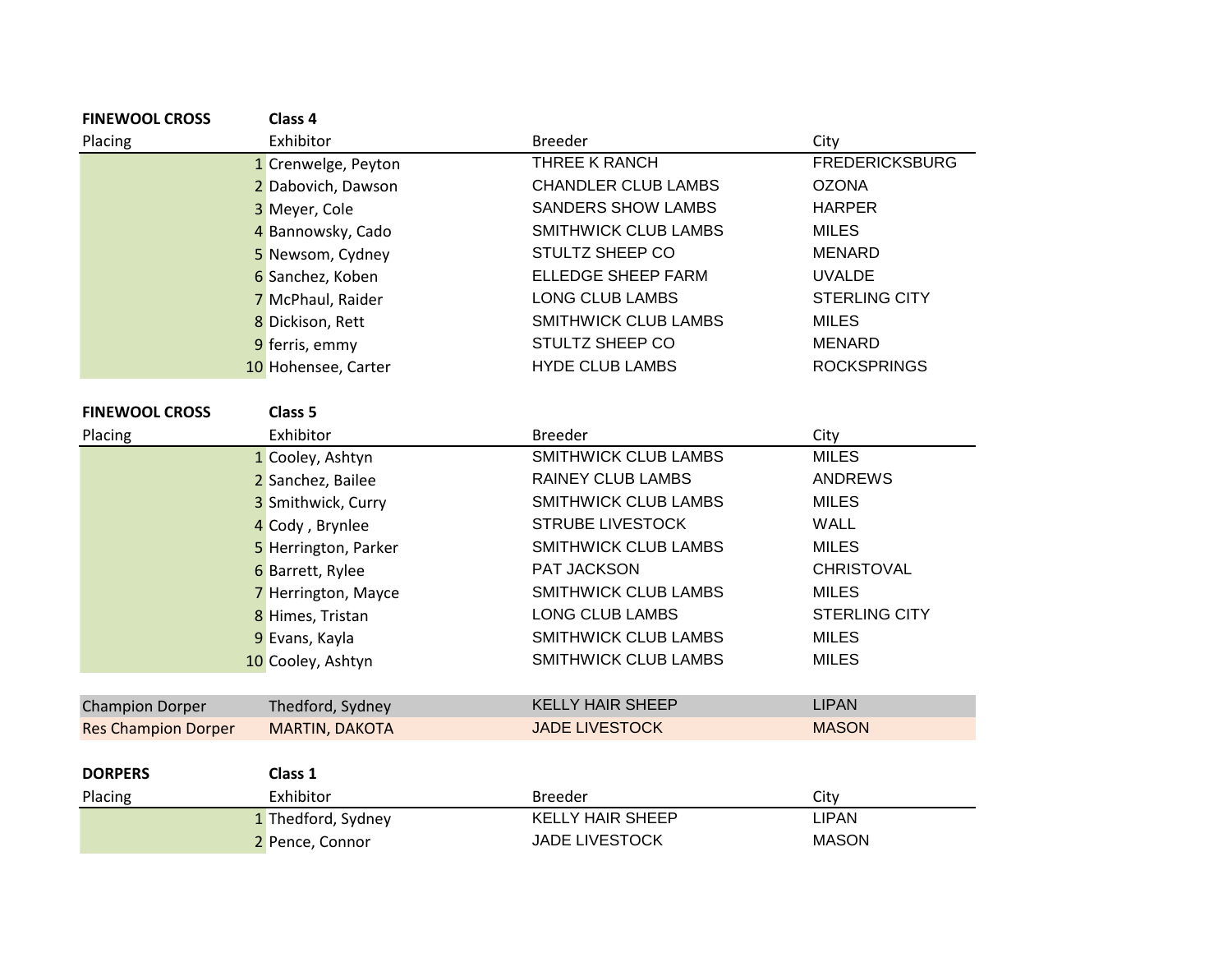|                            | 3 McLaughlin, McKenna | <b>KELLY HAIR SHEEP</b>                   | <b>LIPAN</b>           |
|----------------------------|-----------------------|-------------------------------------------|------------------------|
|                            | 4 Evans, McKenzie     | <b>EVANS LIVESTOCK</b>                    | <b>LAMPASAS</b>        |
|                            | 5 Hubbard, Chesney    | <b>EVANS LIVESTOCK</b>                    | <b>LAMPASAS</b>        |
|                            |                       |                                           |                        |
|                            | 6 Sylvester, Evan     | WILDCAT RANCH WHITE DORPERS STERLING CITY |                        |
|                            |                       |                                           |                        |
| <b>DORPERS</b>             | Class <sub>2</sub>    |                                           |                        |
| Placing                    | Exhibitor             | <b>Breeder</b>                            | City                   |
|                            | 1 MARTIN, DAKOTA      | <b>JADE LIVESTOCK</b>                     | <b>MASON</b>           |
|                            | 2 Walker, Zane        | <b>KELLY HAIR SHEEP</b>                   | <b>LIPAN</b>           |
|                            | 3 Fea, Madison        | <b>KELLY HAIR SHEEP</b>                   | <b>LIPAN</b>           |
|                            | 4 Allison, Costin     | <b>JADE LIVESTOCK</b>                     | <b>MASON</b>           |
|                            | 5 DeArmond, Cassidi   | <b>KELLY HAIR SHEEP</b>                   | <b>LIPAN</b>           |
|                            | 6 Johnson, Hadley     | <b>KELLY HAIR SHEEP</b>                   | <b>LIPAN</b>           |
|                            |                       |                                           |                        |
| Champion Southdown         | Newsom, Cydney        | <b>SMITHWICK CLUB LAMBS</b>               | <b>MILES</b>           |
| <b>Res Champ Southdown</b> | Clem, McKinley        | <b>SMITHWICK CLUB LAMBS</b>               | <b>MILES</b>           |
|                            |                       |                                           |                        |
| <b>SOUTHDOWNS</b>          | Class 1               |                                           |                        |
| Placing                    | Exhibitor             | <b>Breeder</b>                            | City                   |
|                            | 1 Newsom, Cydney      | <b>SMITHWICK CLUB LAMBS</b>               | <b>MILES</b>           |
|                            | 2 Smithwick, Regan    | <b>SMITHWICK CLUB LAMBS</b>               | <b>MILES</b>           |
|                            | 3 Davis, Kade         | <b>MARSHALL EATHON CLUB LAMBS</b>         | <b>OVALO</b>           |
|                            | 4 Egbert, Tommy       | <b>FLANAGAN SOUTHDOWNS</b>                | <b>BALLINGER</b>       |
|                            | 5 Edwards, Kooper     | SMITHWICK CLUB LAMBS                      | <b>MILES</b>           |
|                            | 6 Dunham, Rodalyn     | FRITZ SOUTHDOWNS                          | <b>FREDERICKSBURG</b>  |
|                            | 7 Flanagan, Ben       | <b>FLANAGAN SOUTHDOWNS</b>                | <b>BALLINGER</b>       |
|                            | 8 Ince, Mackenzie     | <b>ASHLEY CLUB LAMBS</b>                  | <b>MEDINA</b>          |
|                            | 9 Bone, Lainey        | THE CULL PEN                              | <b>COLLEGE STATION</b> |
|                            | 10 Snapp, Faith       | <b>HARBOUR LIVESTOCK</b>                  | <b>GATESVILLE</b>      |
|                            |                       |                                           |                        |
| <b>SOUTHDOWNS</b>          | Class <sub>2</sub>    |                                           |                        |
| Placing                    | Exhibitor             | <b>Breeder</b>                            | City                   |
|                            | 1 Clem, McKinley      | <b>SMITHWICK CLUB LAMBS</b>               | <b>MILES</b>           |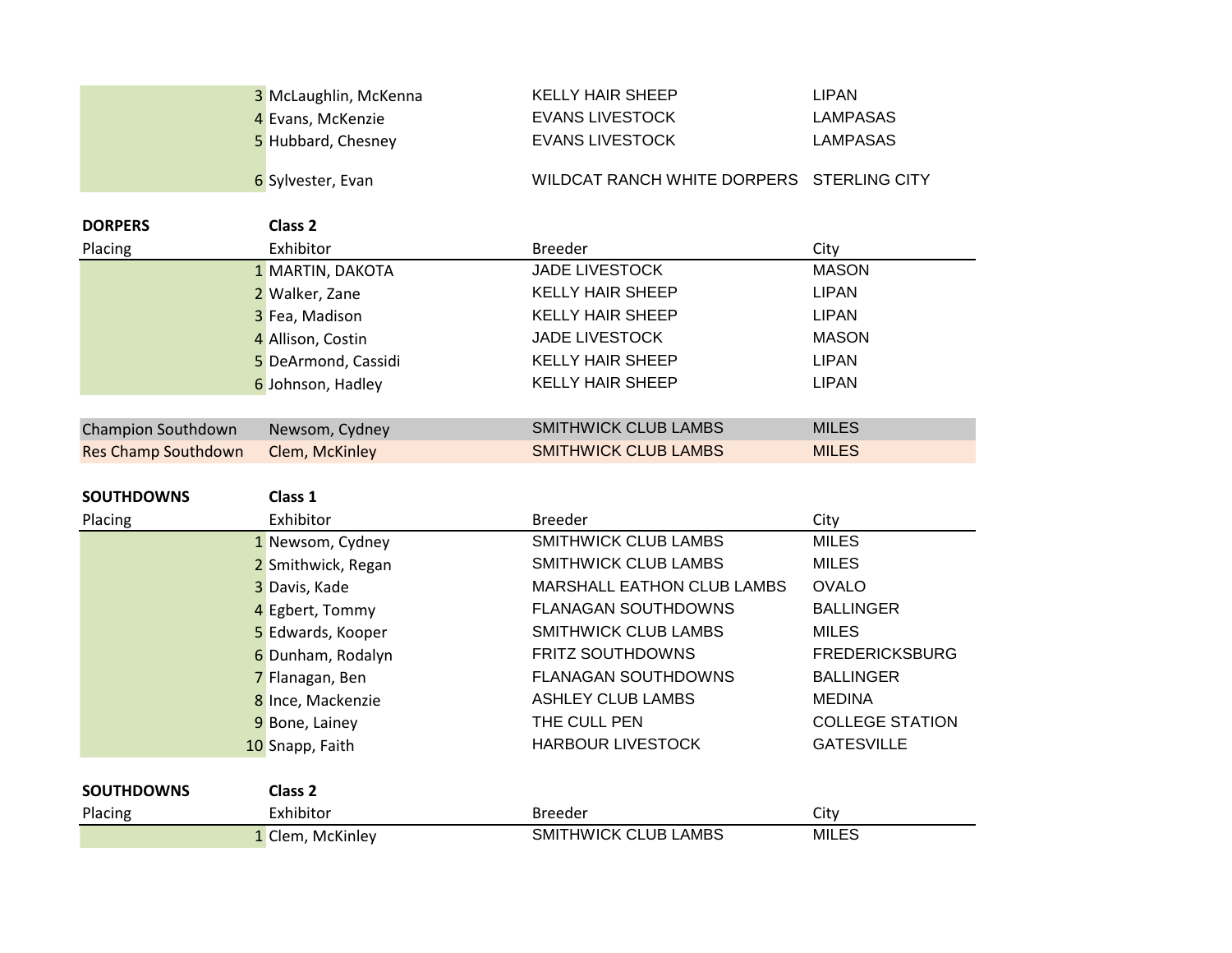| 2 Brooks, Rodee      | <b>JENNINGS SHOW LAMBS</b>  | <b>FREDONIA</b>       |
|----------------------|-----------------------------|-----------------------|
| 3 Hogg, Becton       | <b>SMITHWICK CLUB LAMBS</b> | <b>MILES</b>          |
| 4 Flanagan, Avery    | <b>FLANAGAN SOUTHDOWNS</b>  | <b>BALLINGER</b>      |
| 5 Dobbs, Kenzie      | <b>SMITHWICK CLUB LAMBS</b> | <b>MILES</b>          |
| 6 Edwards, Kooper    | <b>FRITZ SOUTHDOWNS</b>     | <b>FREDERICKSBURG</b> |
| 7 Alamond, Kaylee    | <b>JACKIE BEHRENS</b>       | <b>BRADY</b>          |
| 8 Thomas, Steeley    | <b>HARBOUR LIVESTOCK</b>    | <b>GATESVILLE</b>     |
| 9 Ament, Hayden      | <b>FRITZ SOUTHDOWNS</b>     | <b>FREDERICKSBURG</b> |
| 10 Zimmerman, Ramzey | <b>SMITHWICK CLUB LAMBS</b> | <b>MILES</b>          |

| <b>SOUTHDOWNS</b>         | Class 3             |                             |                       |
|---------------------------|---------------------|-----------------------------|-----------------------|
| Placing                   | Exhibitor           | <b>Breeder</b>              | City                  |
|                           | 1 Egbert, Tommy     | <b>FLANAGAN SOUTHDOWNS</b>  | <b>BALLINGER</b>      |
|                           | 2 Burkham, Abby     | <b>ASHLEY CLUB LAMBS</b>    | <b>MEDINA</b>         |
|                           | 3 Ament, Hayden     | <b>HARBOUR LIVESTOCK</b>    | <b>GATESVILLE</b>     |
|                           | 4 Bryant, Owen      | <b>JENNINGS SOUTHDOWNS</b>  | <b>FREDONIA</b>       |
|                           | 5 Gibbs, Trevor     | <b>GIBBS &amp; BYLER</b>    | <b>BALLINGER</b>      |
|                           | 6 Millican, Ritzy   | <b>FRITZ SOUTHDOWNS</b>     | <b>FREDERICKSBURG</b> |
|                           | 7 Broyles, Kimbrea  | <b>FLANAGAN SOUTHDOWNS</b>  | <b>BALLINGER</b>      |
|                           | 8 North, Austin     | <b>MINK SOUTHDOWNS</b>      | <b>SCURRY</b>         |
|                           | 9 Lee, Grady        | <b>SMITHWICK CLUB LAMBS</b> | <b>MILES</b>          |
|                           | 10 Zimmerman, Jaxon | <b>FRITZ SOUTHDOWNS</b>     | <b>FREDERICKSBURG</b> |
|                           |                     |                             |                       |
| Champ Medium Wool         | Edwards, Kyndal     | <b>FRAZE SHOW LAMBS</b>     | <b>HICO</b>           |
| <b>Res Ch Medium Wool</b> | Connally, Breann    | <b>VALENTINE CLUB LAMBS</b> | <b>FLUVANNA</b>       |

| <b>MEDIUM WOOLS</b> | Class 1           |                           |                      |
|---------------------|-------------------|---------------------------|----------------------|
| Placing             | Exhibitor         | <b>Breeder</b>            | City                 |
|                     | 1 Newell, Cayson  | <b>BRISTER CLUB LAMBS</b> | <b>ANSON</b>         |
|                     | 2 Hoover, Brantly | <b>SAVAGE CLUB LAMBS</b>  | <b>RANSOM CANYON</b> |
|                     | 3 Bynum, Cole     | BENSON/CHABOT CLUB LAMBS  | <b>HILLSBORO</b>     |
|                     | 4 Appleton, Lili  | <b>FRAZE SHOW LAMBS</b>   | <b>HICO</b>          |
|                     | 5 Cook, Royce     | <b>NEFF LIVESTOCK</b>     | <b>SAN ANGELO</b>    |
|                     | 6 Edwards, Kyndal | NEWSOM LIVESTOCK, LLC     | <b>OLTON</b>         |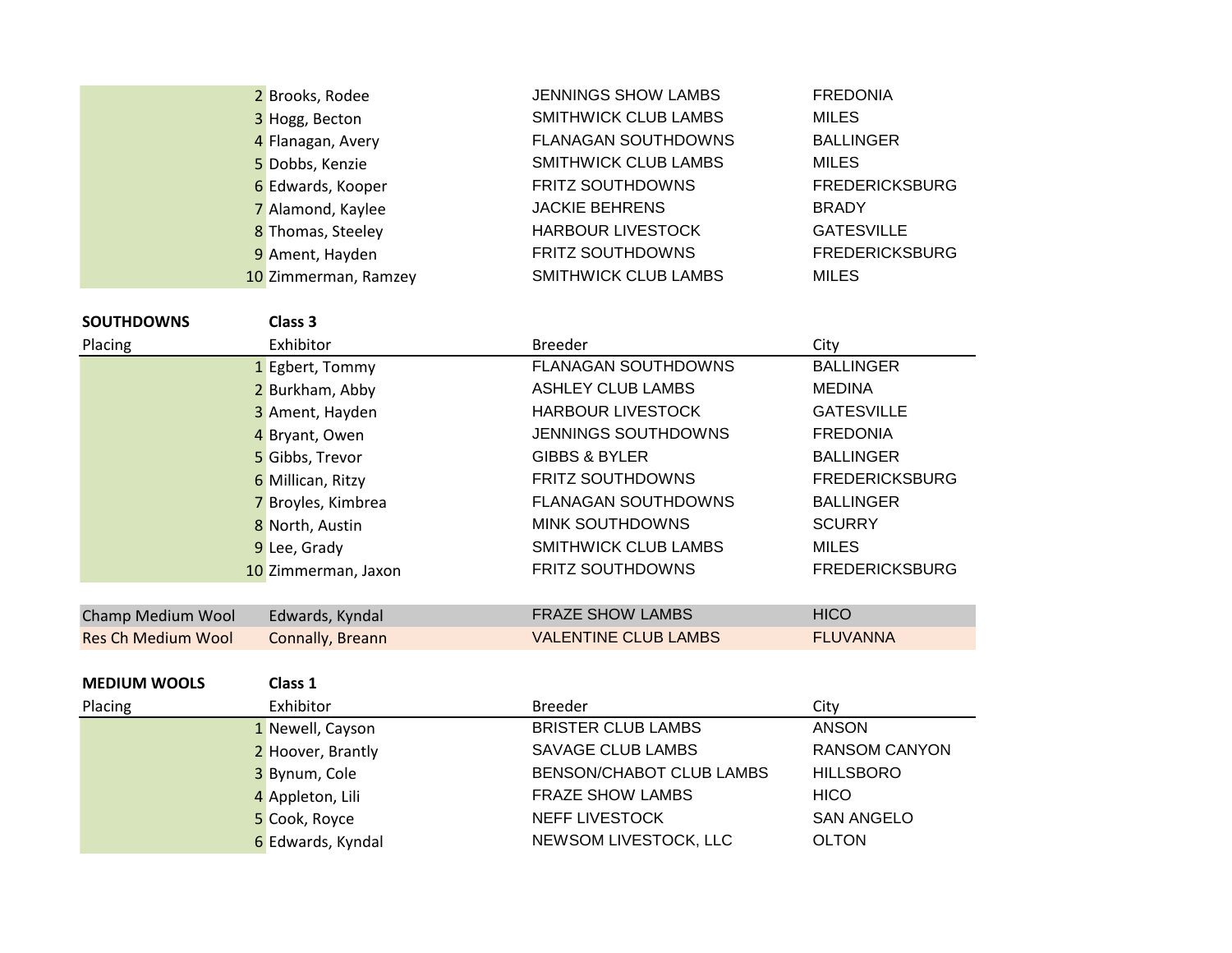|  | 7 Smithwick, Curry | SMITHWICK CLUB LAMBS     | <b>MILES</b>    |
|--|--------------------|--------------------------|-----------------|
|  | 8 Connally, Brandi | <b>PRUITT LIVESTOCK</b>  | <b>COOLIDGE</b> |
|  | 9 Ferris, Emmy     | MINAHAN-HANSEN LIVESTOCK | ∟IPAN.          |
|  | 10 Parker, LeeAnn  | <b>STRUBE LIVESTOCK</b>  | WALL            |

| <b>MEDIUM WOOLS</b> | Class 2             |                                |                    |
|---------------------|---------------------|--------------------------------|--------------------|
| Placing             | Exhibitor           | <b>Breeder</b>                 | City               |
|                     | 1 Dabovich, Dawson  | <b>MOORE LIVESTOCK</b>         | <b>SONORA</b>      |
|                     | 2 Fischer, Max      | <b>MIKE FISCHER</b>            | <b>IOWA PARK</b>   |
|                     | 3 Come, Hayden      | BENSON/CHABOT CLUB LAMBS       | <b>HILLSBORO</b>   |
|                     | 4 Edmondson, Bryli  | <b>FRAZE SHOW LAMBS</b>        | <b>HICO</b>        |
|                     | 5 Kolls, Jack       | <b>BARTON CLUB LAMBS</b>       | <b>CHRISTOVAL</b>  |
|                     | 6 Schilling, Kambyl | ROCKIN' C FARMS                | <b>TAHOKA</b>      |
|                     | 7 Morris, Carter    | <b>MILLER HAMPSHIRES</b>       | <b>SEAGRAVES</b>   |
|                     | 8 Sanderson, Emilee | <b>FRANKLIN SHOW LAMBS</b>     | <b>SHALLOWATER</b> |
|                     | 9 WALKER, KAYLEE    | <b>JIMMY STRUBE CLUB LAMBS</b> | <b>GARDEN CITY</b> |
|                     | 10 Phillips, Graci  | <b>MILLER HAMPSHIRES</b>       | <b>SEAGRAVES</b>   |

## **MEDIUM WOOLS Class 3**

| Placing             | Exhibitor           | <b>Breeder</b>                 | City                |
|---------------------|---------------------|--------------------------------|---------------------|
|                     | 1 Prosise-Rea, Ella | <b>WOLF BROTHERS LIVESTOCK</b> | <b>PONDER</b>       |
|                     | 2 Moore, Grace      | <b>MOORE LIVESTOCK</b>         | <b>SONORA</b>       |
|                     | 3 Crenwelge, Peyton | <b>HILL COUNTRY SHOW LAMBS</b> | <b>BOERNE</b>       |
|                     | 4 Clem, McKinley    | ROCKIN' C FARMS                | ТАНОКА              |
|                     | 5 Newsom, Cydney    | <b>GLASSCOCK CLUB LAMBS</b>    | EARLY               |
|                     | 6 Come, Hayden      | <b>SPRUILL FARMS</b>           | <b>STEPHENVILLE</b> |
|                     | 7 Burch, Brayson    | <b>FRANKLIN SHOW LAMBS</b>     | <b>SHALLOWATER</b>  |
|                     | 8 Molina, Arturo    | <b>SISAK FARMS</b>             | <b>SEGUIN</b>       |
|                     | 9 Collins, Matthew  | <b>JIMMY STRUBE CLUB LAMBS</b> | <b>GARDEN CITY</b>  |
|                     | 10 Phillips, Graci  | <b>FRAZE SHOW LAMBS</b>        | <b>HICO</b>         |
|                     |                     |                                |                     |
| <b>MEDIUM WOOLS</b> | Class 4             |                                |                     |

| Placing | $\overline{\phantom{a}}$<br>וסזומור. | וכ            | City       |
|---------|--------------------------------------|---------------|------------|
|         | Kyndal<br>dwards                     | AMBS<br>SHOW. | HICC<br>__ |